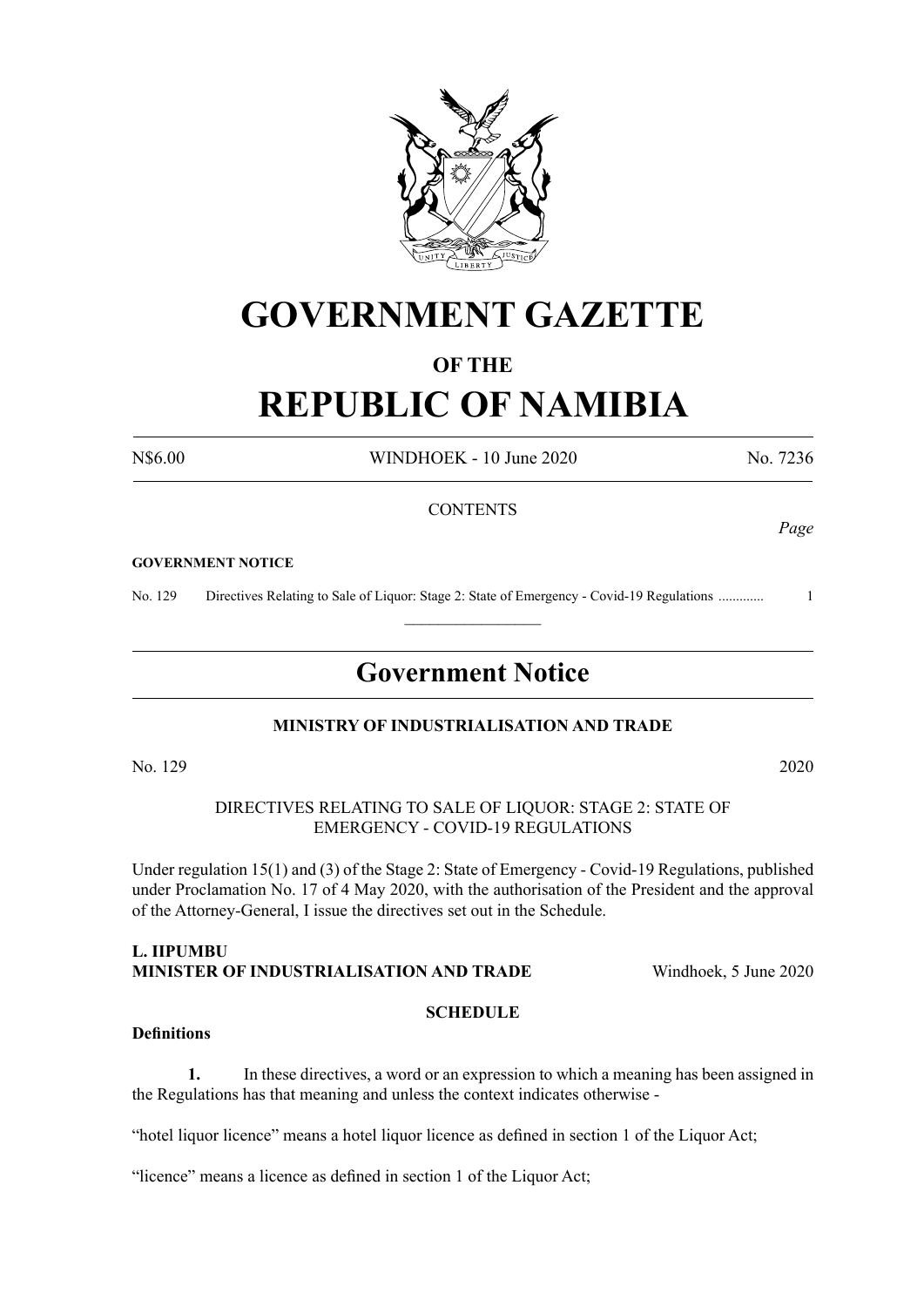"licence holder" means a licensee as defined in section 1 of the Liquor Act;

"licensed premises" means the licensed premises as defined in section 1 of the Liquor Act;

"Liquor Act" means the Liquor Act, 1998 (Act No. 6 of 1998);

"off-sales" means the off-sales as defined in section 1 of the Liquor Act;

"off-sales licence" means off-sales licence as defined in section 1 of the Liquor Act;

"on-consumption" means on-consumption as defined in section 1 of the liquor Act;

"on-consumption licence" means on-consumption licence as defined in section 1 of the Liquor Act;

"Regulations" means the Stage 2: State of Emergency - Covid-19 Regulations, published under Government Notice No. 17 of 4 May 2020; and

"restaurant liquor licence" means the restaurant liquor licence referred to in section 4 of the Liquor Act.

#### **Application of directives**

**2.** These directives do not apply to the restricted area contemplated in regulation 4 of Regulations published under Proclamation No. 24 of 8 June 2020 during the period of lockdown referred to in regulation 3 of those Regulations.

#### **Period of application of directives**

**3.** These directives apply for the duration of the specified period.

#### **Selling of liquor by on-consumption licence holders**

**4.** (1) Except for a holder of hotel liquor licence or restaurant liquor licence, an on-consumption licence holder must not, in accordance with regulation 7(1) of the Regulations, sell liquor on the licensed premises for on-consumption, despite any contrary conditions applicable to the licence holder's on-consumption licence.

(2) Despite the on-consumption licence authorising a licence holder to sell liquor for onconsumption at the licensed premises, during the specified period the on-consumption licence holder may only sell liquor for off-sales and as if the licence holder was a holder of an off-sales licence.

#### **Obligations of licence holders and employees of licence holders**

- **5.** A licence holder and licence holder's employees must at all times ensure that -
- (a) all persons entering the licensed premises are sanitised with an alcohol-based hand sanitiser;
- (b) all persons in the licensed premises or waiting to enter the licensed premises maintain a distance of at least one and half meters between them;
- (c) the social distance referred to in paragraph (b) is demarcated inside and outside the licensed premises with clear signs to ensure adherence with the social distance;
- (d) all persons in the licensed premises or waiting to enter the licensed premises queue up and must be monitored at all times to ensure compliance with the social distance;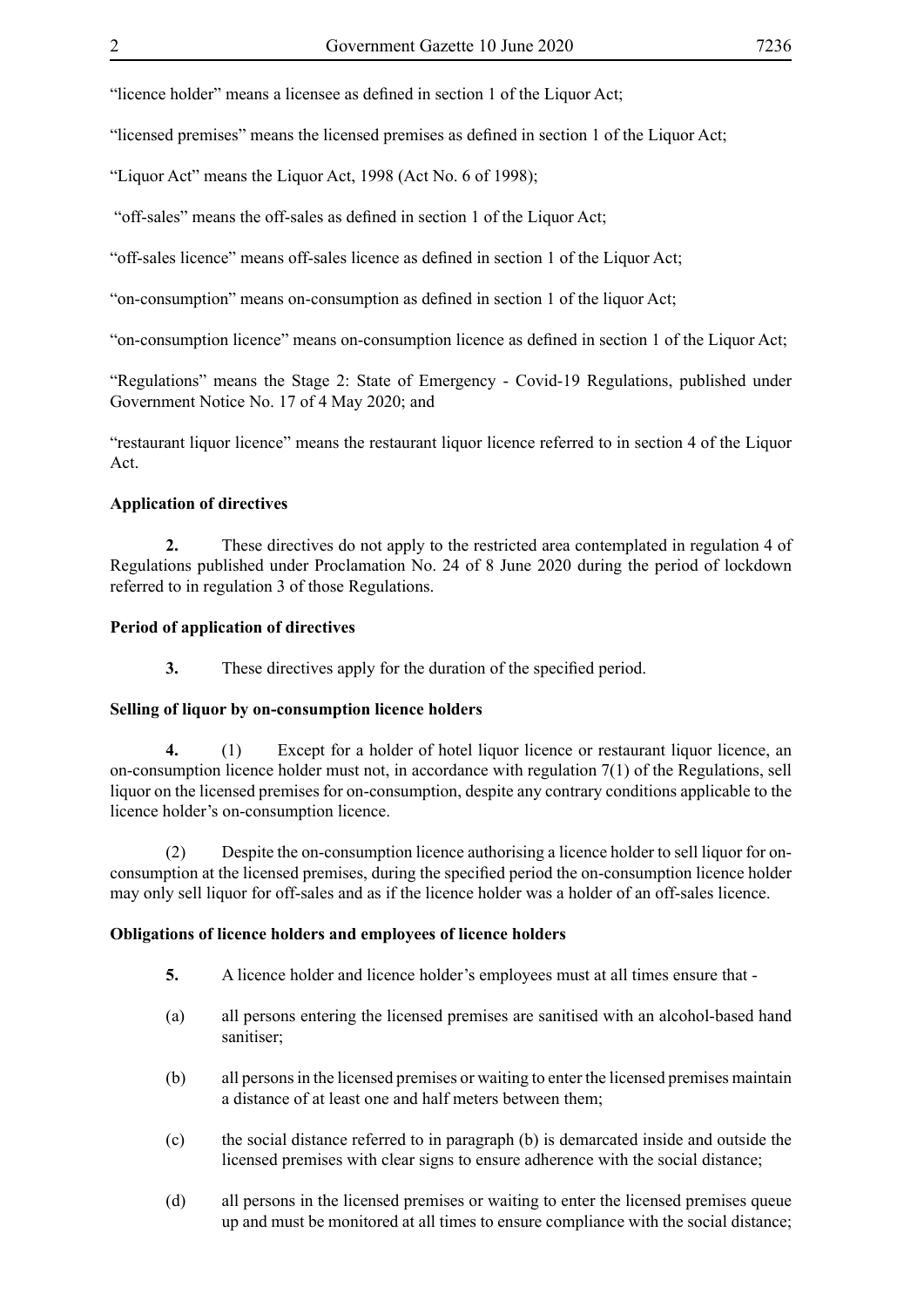- (e) only one person per 10 square metres of trading floor or three persons per number of counters in any licensed premises may be allowed at any time, excluding employees of the licence holder;
- (f) the maximum number of people allowed in licensed premises at any time are displayed at the entrance of the licensed premises;
- (g) all employees of service providers providing services to the licensed premises wear protective gear;
- (h) counters, till screens and speedpoint pads are cleaned and sanitised after every customer's transaction; and
- (i) cashiers clean and sanitise their hands after every customer's transaction.

#### **Selling and purchasing of traditional liquor**

**6.** (1) For purposes of this directive, a traditional liquor includes tombo as defined in section 1 of the Liquor Act.

- (2) A person selling or purchasing a traditional liquor must -
- (a) only sell or purchase such traditional liquor during the days and hours specified in regulation 7 of the Regulations; and
- (b) not sell or purchase such traditional liquor for consumption at the place of the sale or purchase.
- (3) A person selling a traditional liquor must -
- (a) ensure that all persons entering or waiting to enter the premises where the person sells the traditional liquor -
	- (i) are sanitised with an alcohol-based hand sanitiser;
	- (ii) maintain a social distance of at least one and half meters between them; and
	- (iii) queue up, and are monitored at all times to ensure compliance with the social distance;
- (b) ensure that the social distance referred to in paragraph (a)(ii) is demarcated inside and outside the premises where the person sells the traditional liquor with clear signs to ensure adherence to social distance; and
- (c) ensure that the person or person's employees wear protective gear and that the premises where the person sells traditional liquor is cleaned and sanitised.

#### **Transport and delivery of liquor**

**7.** (1) A driver or person delivering liquor or any packaging materials related to the production of liquor either within Namibia or sourced from outside Namibia is allowed to transport and deliver liquor or packaging materials at any time.

(2) Third party merchandisers are only allowed access to licensed premises during normal business hours as determined by a licence holder.